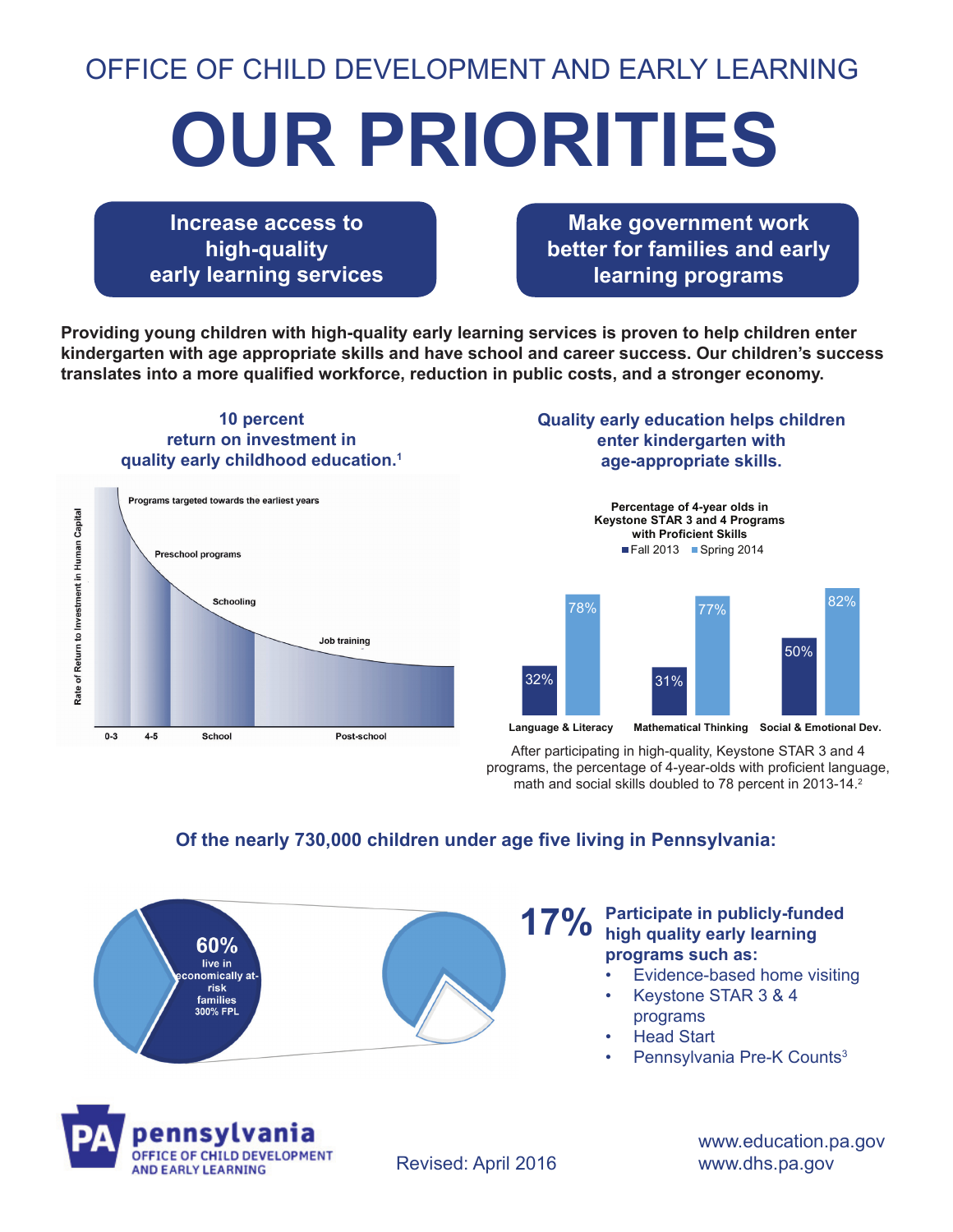# **Increase access to high quality early learning services**

# **Building capacity of early learning programs to offer the high quality services that families need.**

OCDEL has created a system to help child care/early learning programs improve their quality so they can meet the demand for programs like evidence-based home visiting and Pennsylvania Pre-K Counts.

Child Care Certification | Child Care Works | Early Head Start | Early Intervention | Head Start | Healthy Families America Keystone STARS | Nurse-Family Partnership | Parents as Teachers | Pre-K Counts

**99% of children in MIECHV-funded home visiting programs received the recommended number of well-child visits.4**

### **Keystone STARS**

Offers technical assistance and targeted financial supports to child care programs to improve quality and earn higher quality ratings.

**6% increase in Keystone STAR 3 and 4 programs in 2015 (1,170).**

### **Prenatal – Third Grade framework**

to offer a continuum of high-quality services through the elementary grades.

### **34% increase**

in children assessed by teachers using the Kindergarten Entry Inventory in 2015 (21,168 total).

### **62 Early/Elementary Education Teams**

participated in four regional Governor's Institutes, "P-3 Collaboration: Working Together for Student Success."

## **Looking Ahead:**

- Develop a cost estimation tool to understand the true cost of quality child care.
- Certify friend/neighbor caregivers receiving subsidy as family child care homes who then can participate in Keystone STARS.
- Re-vision Keystone STARS to streamline standards, refine sources of evidence to maintain rigor without rigidity and define STARS levels to quality.

# **serving 60,513 children**

#### **Increased STARS add-on rates for**

- STAR 3 and 4 programs serving children receiving Child Care Works; and
- STAR 2-4 programs serving infants and toddlers to help offset the rate gap for high quality.

**Supporting the Early Childhood Education workforce to serve children in high-quality programs.**

### **300**

Early Childhood Education courses in 18 higher education institutions aligned to the new Core Knowledge Competencies through minigrants.

### **1,124**

Early Childhood Education teachers and directors in Keystone STARS programs completed college courses with Rising STARS Tuition Assistance program.

### **13% increase**

in Early Childhood Education professionals with Child Development Associate (CDA) credentials in 2015 (7,111 total).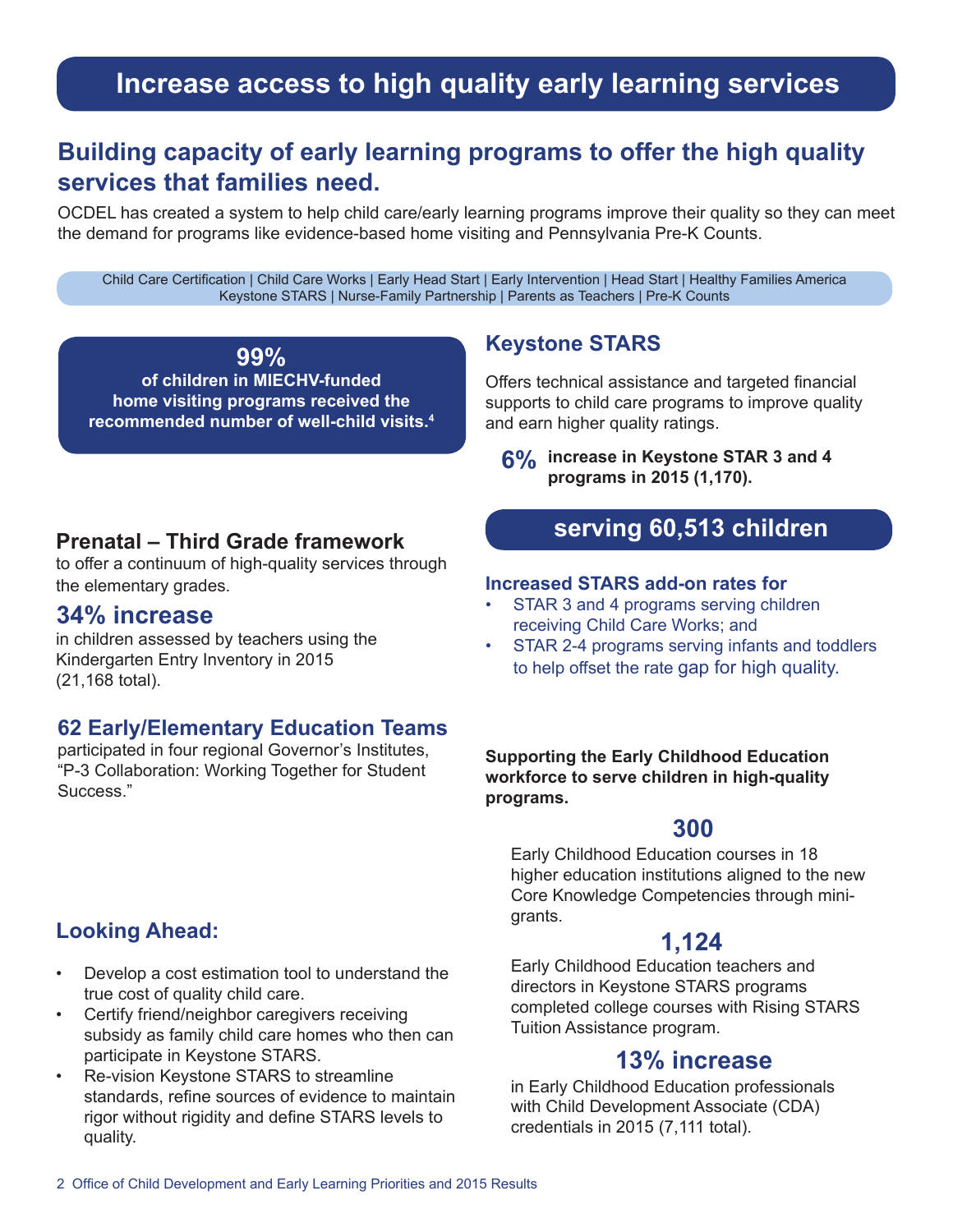# **Increase access to high quality early learning services**

# **Making high quality services available to at-risk families**

A report by the Nonprofit Finance Fund found the average cost per child in Keystone STAR 3 and 4 programs in Philadelphia was more than \$12,000 a year.<sup>5</sup> For many families, the cost of high-quality early learning equals a rent or mortgage payment. OCDEL provides high-quality early learning opportunities at low- or no cost to atrisk families because of the return on investment.

### **In Child Care Works**

# **83,000 working families**

receiving Child Care Works will experience more continuity of care in the face of a temporary illness or disruption in employment as redetermination of eligibility extends to 12 months.

## **6% increase**

in children receiving Child Care Works enrolled in Keystone STAR 3 & 4 programs (nearly 28,000 in December 2015).

### **Increased slots for quality early education programs free to eligible families in 2015**

| 39%             | in Pre-K Counts slots in                                                  |
|-----------------|---------------------------------------------------------------------------|
| increase        | 2015-16 (18,800 total)                                                    |
| 21%<br>increase | in Head Start Supplemental<br>Program slots in 2015-16<br>$(5,800$ total) |

### **Looking ahead:**

- Proposed expansion of evidence-based home visiting and quality pre-kindergarten.
- Using direct contracts for Child Care Works subsidy with Pre-K Counts and Head Start programs to meet the full-day, full-year needs of families.

# **Community-building to serve more families**

Providing Pennsylvania's children with quality early learning experiences is a collaborative effort of families, schools and communities that can produce a huge return on investment for all.



### **57 new STARS programs recruited**

in 21 high-risk rural communities as part of Regional Keys Keystone STARS Rural Recruitment Initiative.

### **155 cross-sector organizations**

have come together to Link Actions for Unmet Children's Health in Allegheny County and beyond as part of the PA Project LAUNCH grant.<sup>6</sup>

### **50 Early Childhood Education Community Innovation Zones**

to increase family engagement, strengthen relationships between early childhood providers and schools to build  $birth - 3rd$  grade alignment, and strengthen community collaborations.



### **Looking ahead:**

• Proposal to welcome family centers into OCDEL.